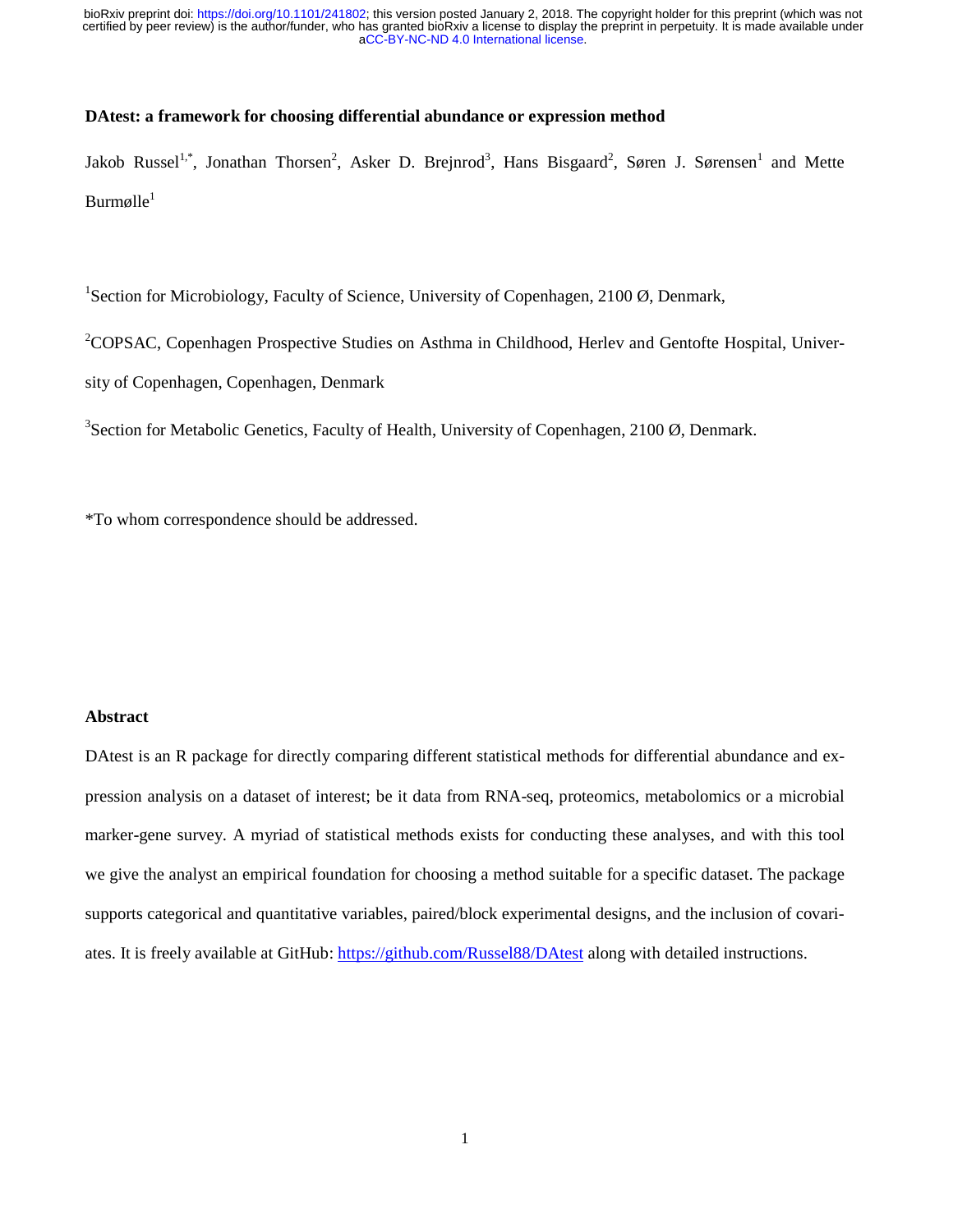# **Introduction**

Identifying dataset features that are associated with variables of interest, such as design groups, technical or environmental covariates, is a common procedure in the analysis of microbial marker-gene (e.g. 16S rRNA amplicons), RNA-seq, metabolomics and proteomics data. There are no gold standards for these types of analyses, but the choice of method can change results considerably, concerning the rate of false positives and the power to detect a signal<sup>1-3</sup>.

Here we introduce DAtest, an R package for comparing differential abundance and expression methods on a specific dataset. We embrace that no methods work well on all datasets, and the aim is therefore to aid the analysts in choosing an appropriate method for their dataset, such that the choice of statistical method is wellgrounded. The package provides a simple and reproducible framework for estimating false positive rates (FPR) and Area Under the Receiver Operating Characteristic (ROC) Curves (AUC) of 25 different methods (38 including variations of similar methods), and it supports categorical and quantitative variables, paired/block experimental designs, and the inclusion of covariates. It runs in parallel for fast performance, it is platform independent, and the software, including tutorial, is freely available at GitHub (GPL 3.0): https://github.com/Russel88/DAtest.

### **Methods**

Common to all 'omics datasets is that they usually have many more features than samples, the large *p*, small *n* problem, and the main difficulty in analyzing these datasets is controlling the false positive rate while maintaining statistical power.

The main function, testDA, estimates the FPR and AUC for each method applied to a given dataset. The procedure goes as follows:

- (1) Shuffle predictor variable (E.g. case vs. control)
- (2) Spike in data for some randomly chosen features such that they are associated with the shuffled predictor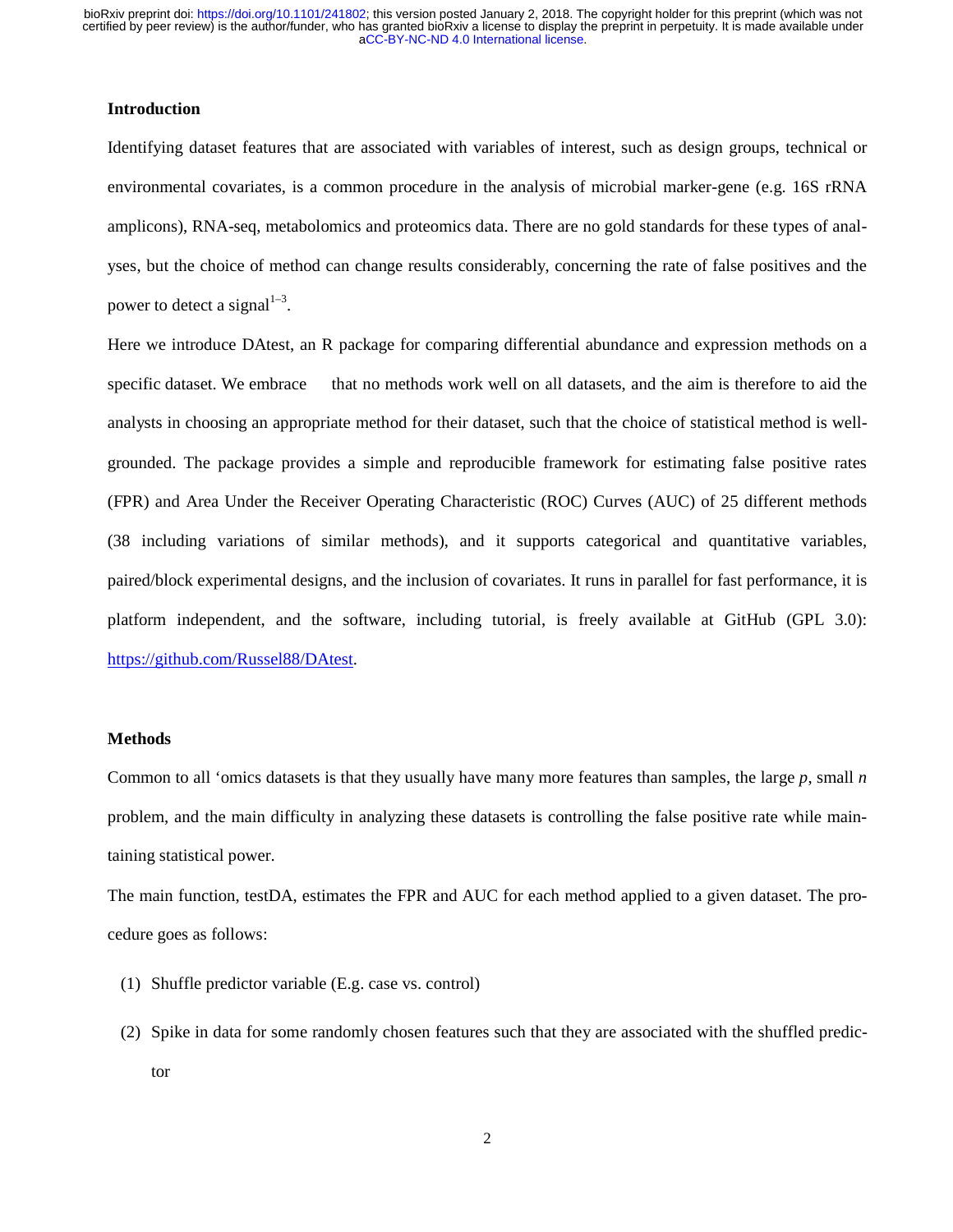## (3) Apply all relevant methods

- (4) Construct confusion matrix and estimate FPR for each method
- (5) Calculate AUC for each method
- (6) Repeat (1) to (5) several times for reliable estimations

Below is a detailed description of each step in this procedure:

First, the predictor variable is shuffled. If the experimental design contains blocking, samples are paired, or there are repeated measures, the predictor is shuffled within the blocks or subjects. Covariates are left untouched.

Second, randomly chosen features are spiked with a set effect size. If the predictor is categorical, one class, from the shuffled predictor, is spiked by multiplying the original values with the effect size (script adapted from  $<sup>1</sup>$ ). If the predictor is quantitative the original values are spiked as follows:</sup>

$$
x' = \log(x \cdot v^z + 1) \tag{1}
$$

Where *x* are the original values,  $x'$  the spiked values,  $y$  the effect size (from zero to infinity, 1 is no effect), and *z* the z-scaled shuffled quantitative predictor variable. *x'* is then rescaled such that the range of values is similar to *x*. If the dataset is compositional, e.g. for RNA-seq or OTU data, the dataset is renormalized such that the library sizes are unchanged after spike-in.

Third, all relevant methods are applied. Included are classical tests such as t-test, Wilcoxon rank-sum test, (generalized) linear regressions (including zero-inflated versions); tests originally developed for microarray data but adapted to sequence data, such as  $limma<sup>4</sup>$  and  $SAMseq<sup>5</sup>$ ; widely used methods for RNA-seq data, such as edgeR<sup>6</sup> and DESeq2<sup>7</sup>; and methods dedicated for microbiome data such as metagenomeSeq<sup>8</sup> and ANCOM<sup>9</sup>. A permutation test for paired data was developed for this package: It is similar to the one from Thorsen et al.  $(2017)^1$ , except that the predictor is shuffled within each pair, and the fold change is calculated for each pair before averaging. It is also possible to add multiple user-defined methods. See Supplemental Table for details on implemented methods.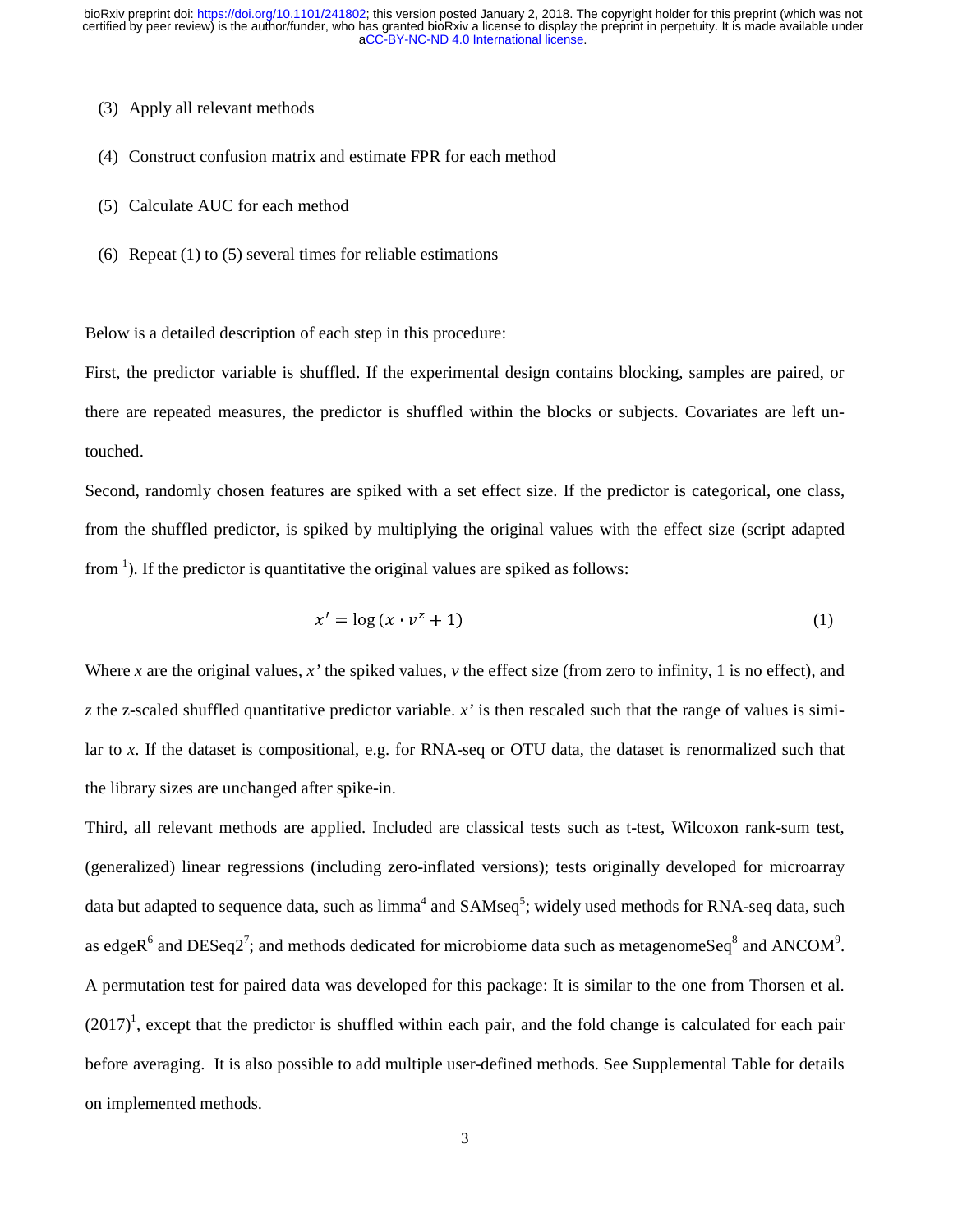Fourth, as we know which features are spiked, a confusion matrix can be constructed and the FPR estimated. If a large number of features are compared to a randomly generated variable, we should expect 5% of the nominal p-values to be lower than or equal to 0.05 due to the uniform distribution of p-values under the null hypothesis. Therefore, we expect a 5% FPR from shuffling the predictor variable.

Fifth, for estimating the statistical power of the methods we use the area under an ROC curve constructed from the nominal p-values. For a perfect test, ranking the p-values should provide complete separation of the spiked and non-spiked features and  $AUC = 1$ . In practice, it will be anywhere between 0.5 and 1, where 0.5 corresponds to no separation. For ANCOM and SAMseq, that do not output p-values, the ROC curve is constructed from the test statistics as these provide complete separation of the detected and non-detected features. Finally, methods can be compared with the generic R functions plot and summary. For the final analysis with the original data, all methods are easily run from the same standardized input used for the testDA function. Alternatively, many methods can be run simultaneously and compared e.g. with Venn diagrams.

#### **Results**

We tested our package on data from the Human Microbiome Project<sup>10</sup> (https://www.hmpdacc.org/hmp/HMQCP/). To illustrate the usefulness of the package we demonstrate how including information on pairing of the samples influence the performance of the different methods. Two subsets are used: 20 pairs of samples from "Subgingival plaque" and "Supragingival plaque", and 50 pairs of samples from "Throat" and "Tongue dorsum". All samples are from first visit, and only from patients that have both samples. OTUs that are present in less than 4 samples and/or have less than 100 total reads are grouped in a single feature named "Others" (See Supplemental Script for details). In general, the methods perform better with paired tests, with higher AUC and lower FPR (Fig. 1). Importantly, edgeR (erq and erq2) and DESeq2 (ds2x), which both have high AUCs, can only adequately control the FPR with pairing. Furthermore, Wilcoxon Signed-Rank test (wil, paired) has considerably higher sensitivity than Wilcoxon Rank-Sum test (wil, unpaired).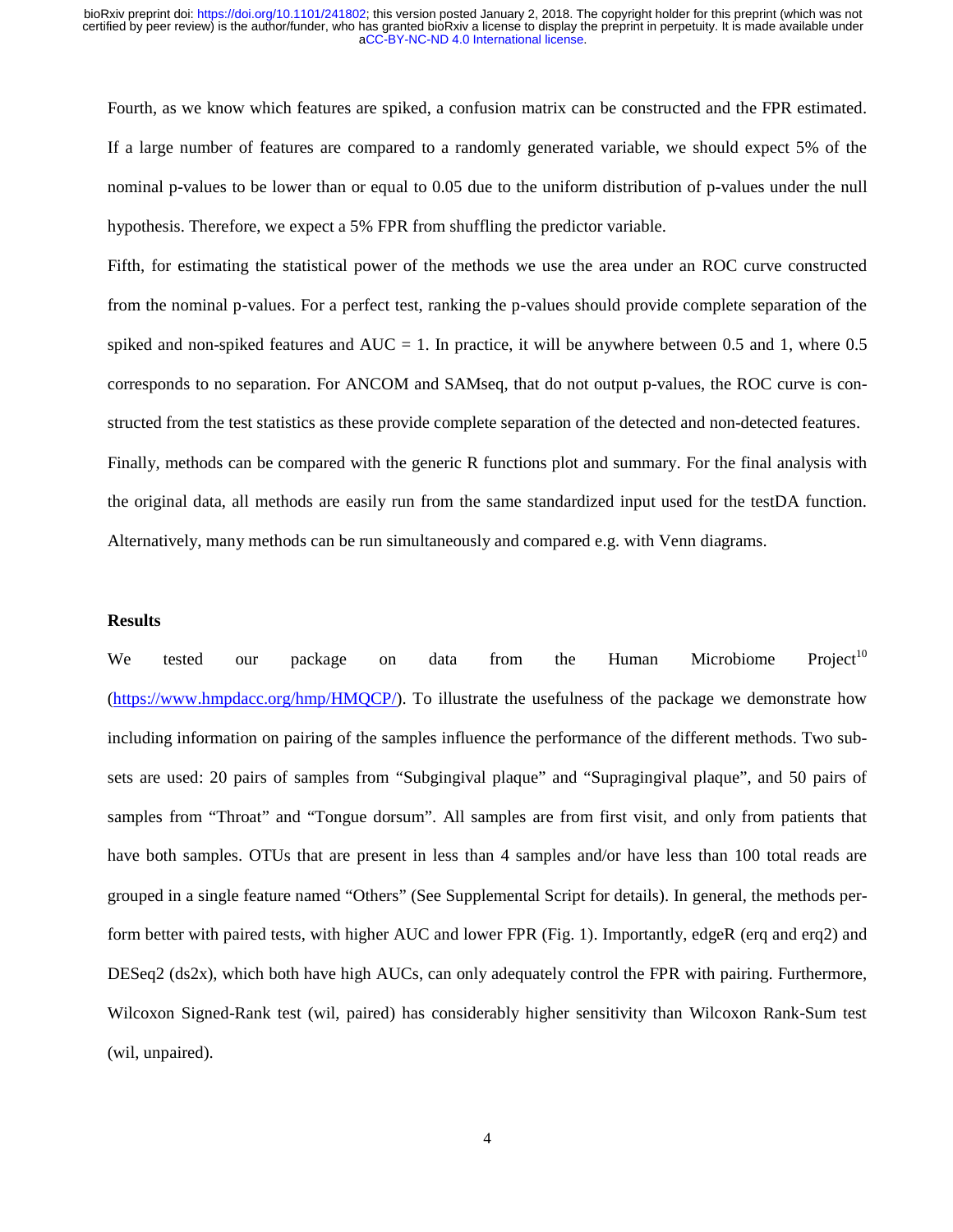

**Fig. 1** AUC and FPR can change dramatically depending on whether the statistical model uses information on the pairing of the samples. Points are medians from 10 runs with the testDA function. The same OTUs were spiked for the paired and unpaired tests. RLE: Relative Log Expression normalization, TMM: Trimmed Mean by M-value normalization.

#### **Discussion**

Benchmarks has shown how sparsity and sample size considerably change the performance of differential abundance methods (see e.g.  $<sup>1</sup>$ ). Here we show that including information on pairing of the samples also</sup> change performance of the methods, mostly for the better. Choosing the correct differential abundance or expression method is difficult, since many factors influence the performance of the methods. Here we present a tool that aids the analyst in choosing a method, based on a simple, efficient, reproducible and statistical sound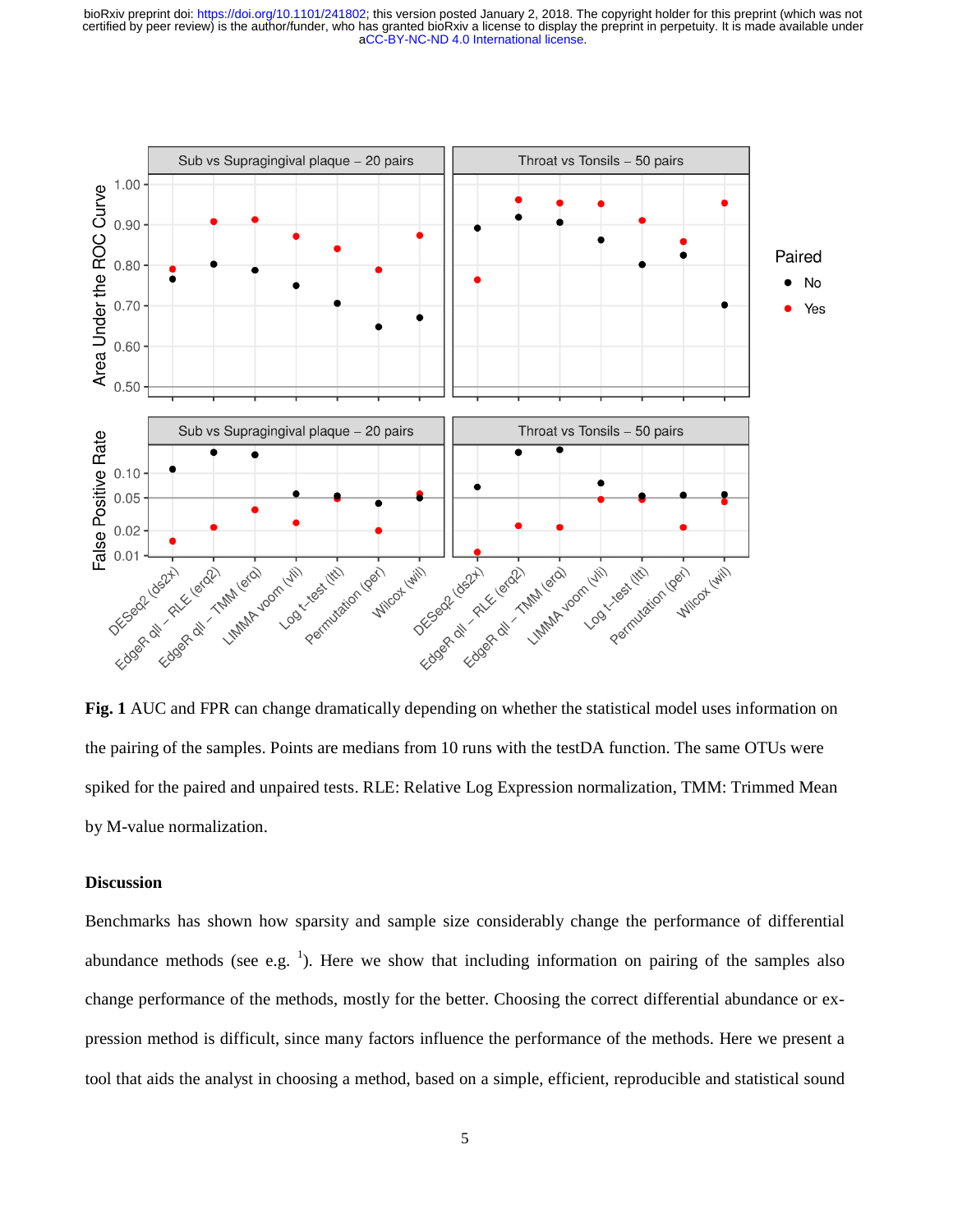methodology that is based on the unique characteristics of his/her own dataset. As the DAtest R package is open source and easily extendable, it provides a framework for further methodological development.

## **Author Contributions**

J.R. developed and maintains the software. J.T., and A.D.B. contributed to the development. H.B., S.J.S., and M.B. supervised the development. J.R. wrote the manuscript. All authors commented on the manuscript.

# **Competing Financial Interests**

None

## **References**

- 1. Thorsen, J. *et al.* Large-scale benchmarking reveals false discoveries and count transformation sensitivity in 16S rRNA gene amplicon data analysis methods used in microbiome studies. *Microbiome* **4,** 62 (2016).
- 2. Weiss, S. *et al.* Normalization and microbial differential abundance strategies depend upon data characteristics. *Microbiome* **5,** 27 (2017).
- 3. Rapaport, F. *et al.* Comprehensive evaluation of differential gene expression analysis methods for RNA-seq data. *Genome Biol.* **14,** R95 (2013).
- 4. Ritchie, M. *et al.* limma powers di erential expression analyses for RNA-sequencing and microarray studies. *Nucleic Acids Res.* **43,** e47 (2015).
- 5. Li, J. & Tibshirani, R. Finding consistent patterns: A nonparametric approach for identifying differential expression in RNA-Seq data. *Stat. Methods Med. Res.* **22,** 519–536 (2013).
- 6. Robinson, M. D., McCarthy, D. J. & Smyth, G. K. edgeR: a Bioconductor package for differential expression analysis of digital gene expression data. *Bioinformatics* **26,** 139–140 (2010).
- 7. Love, M. I., Huber, W. & Anders, S. Moderated estimation of fold change and dispersion for RNA-seq data with DESeq2. *Genome Biol.* **15,** 550 (2014).